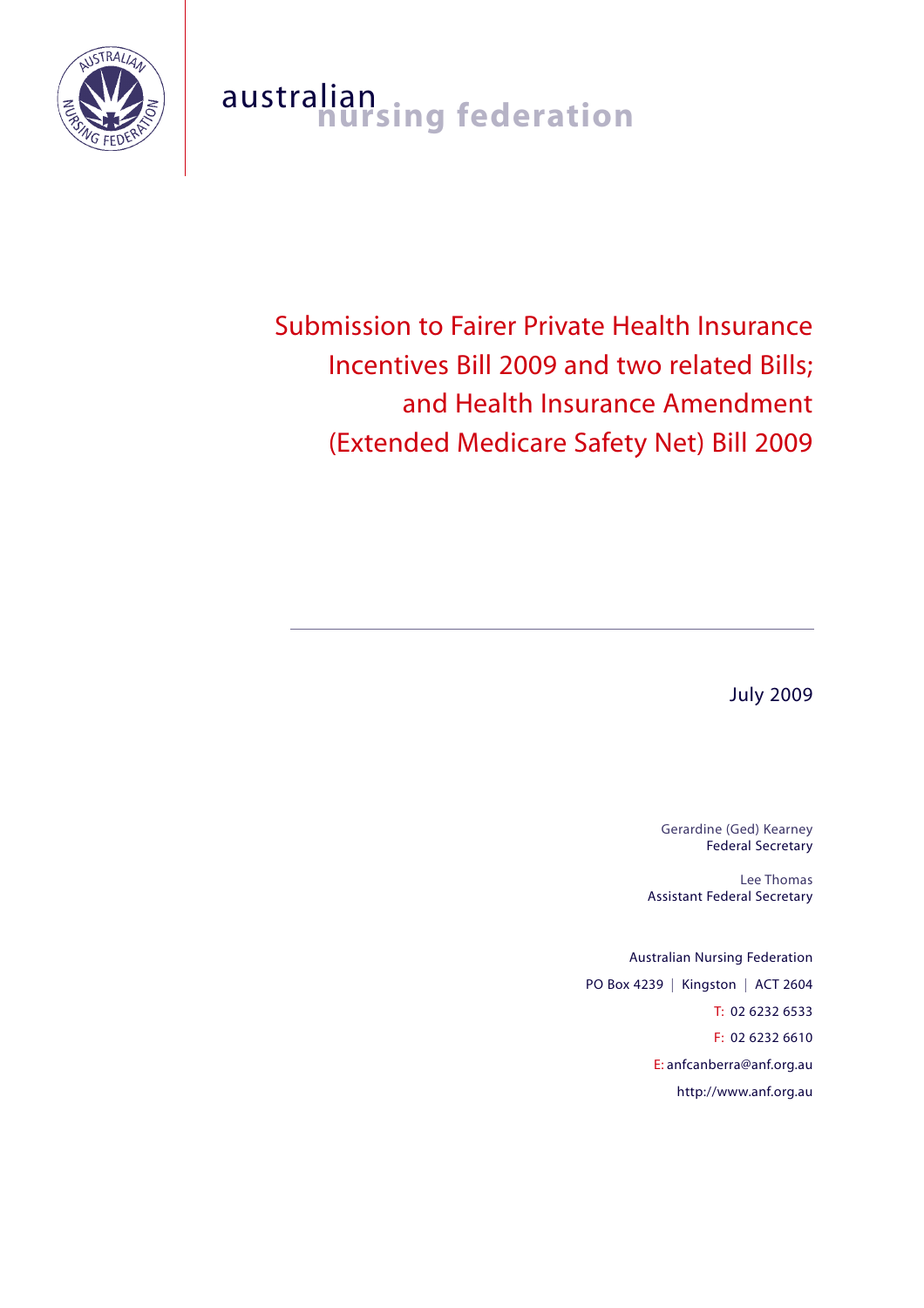# 1. Introduction

The Australian Nursing Federation (ANF) was established in 1924. The ANF is the largest professional and industrial organisation in Australia for nurses and midwives, with Branches in each State and Territory of Australia.

With a membership of over 170,000 nurses and midwives, members are employed in a wide range of enterprises in urban, rural and remote locations in both the public and private sectors. The core business for the ANF is the professional and industrial representation of our members and the professions of nursing and midwifery.

The ANF participates in the development of policy in nursing and midwifery, nursing and midwifery regulation, health, community services, veterans' affairs, education, training, occupational health and safety, industrial relations, social justice, immigration, foreign affairs and law reform.

The ANF is pleased to provide comment to the Senate Community Affairs Committee to assist in the development of the Fairer Private Health Insurance Incentives Bill 2009 and two related Bills - Fairer Private Health Insurance Incentives (Medicare Levy Surcharge) Bill 2009 and Fairer Private Health Insurance Incentives (Medicare Levy Surcharge - Fringe Benefits) Bill 2009; and Health Insurance Amendment (Extended Medicare Safety Net) Bill 2009.

# 2. The nursing and midwifery professions

Nurses and midwives form the largest component of the health workforce in Australia, providing health care to people across their lifespan. Nurses and midwives are the most geographically dispersed health professionals in Australia, working in homes, schools, communities, general practice, local councils, industry, offshore territories, aged care, retrieval services, rural and remote communities, Aboriginal and Torres Strait Islander health services, hospitals, the armed forces, universities, mental health facilities, statutory authorities, general businesses, and professional organisations.

There is a combined total of 244,360 registered and enrolled nurses actually employed in nursing in Australia, with 18,300 of these being registered midwives.<sup>1</sup> Nurses and midwives comprise over 55% of the entire health workforce.<sup>2</sup>

Nursing and midwifery are therefore key professions to engage in achieving the aim of Australia as the healthiest country by 2020.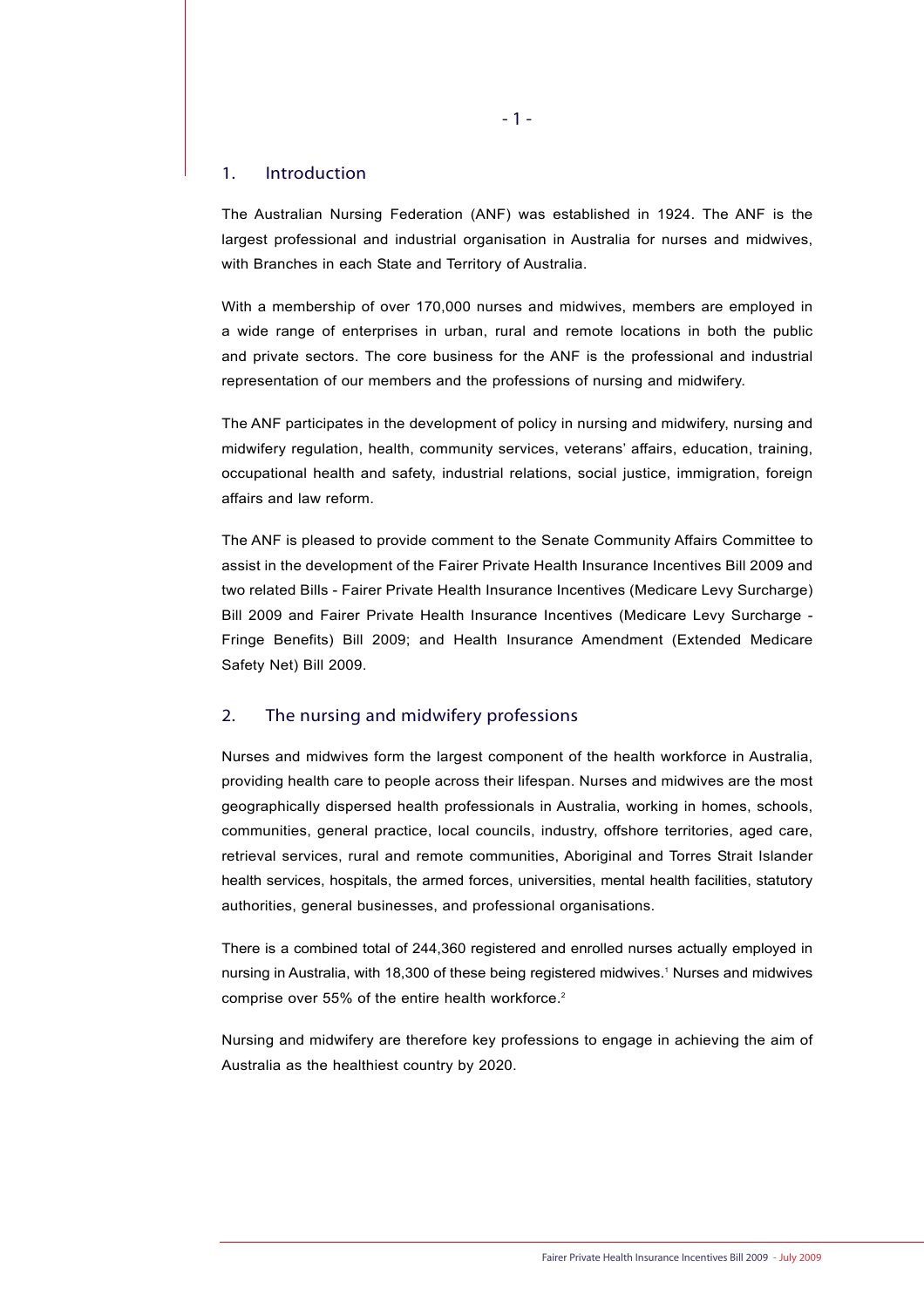# 3. General comments

With nurses and midwives having a central role to play in the delivery of health services. and with a large membership from the nursing and midwifery professions, the ANF has a critical interest in all issues relating to health funding, including health payment and insurance schemes.

The ANF recognises that:

- access to health care is a fundamental human right for every Australian, not a privilege
- health is a public good with shared benefits and shared responsibilities
- individuals requiring health care have a right to choose how and where that health care is provided
- publicly funded universal health insurance is an efficient and effective mechanism to distribute resources in a manner that ensures timely and equitable access to affordable health care on the basis of clinical need rather than capacity to pay
- the private health sector has a legitimate and important role as an alternate choice for the provision of health care, however this should not be at the expense of publicly provided services.3
- 4. Fairer Private Health Insurance Incentives Bill 2009 and two related Bills Fairer Private Health Insurance Incentives (Medicare Levy Surcharge) Bill 2009 and Fairer Private Health Insurance Incentives (Medicare Levy Surcharge - Fringe Benefits) Bill 2009; and Health Insurance Amendment (Extended Medicare Safety Net) Bill 2009

# 4.1 Overview of amendments

The ANF welcomes the opportunity to make comment on the Fairer Private Health Insurance Incentives Bill 2009 and two related Bills - Fairer Private Health Insurance Incentives (Medicare Levy Surcharge) Bill 2009 and Fairer Private Health Insurance Incentives (Medicare Levy Surcharge - Fringe Benefits) Bill 2009; and Health Insurance Amendment (Extended Medicare Safety Net) Bill 2009.

The changes outlined in this draft legislation will ensure that those members of the community with a greater capacity to pay will make a larger contribution towards the cost of the private health insurance scheme in which they have opted to participate. It will ensure that Australian Government support for private health insurance remains fair and sustainable in the future.

The draft legislation will also enable the Minister to determine a cap on the Extended Medicare Safety Net (EMSN) benefit payable and ensure that the mechanism is flexible and responsive to changes in circumstances that impact on the EMSN.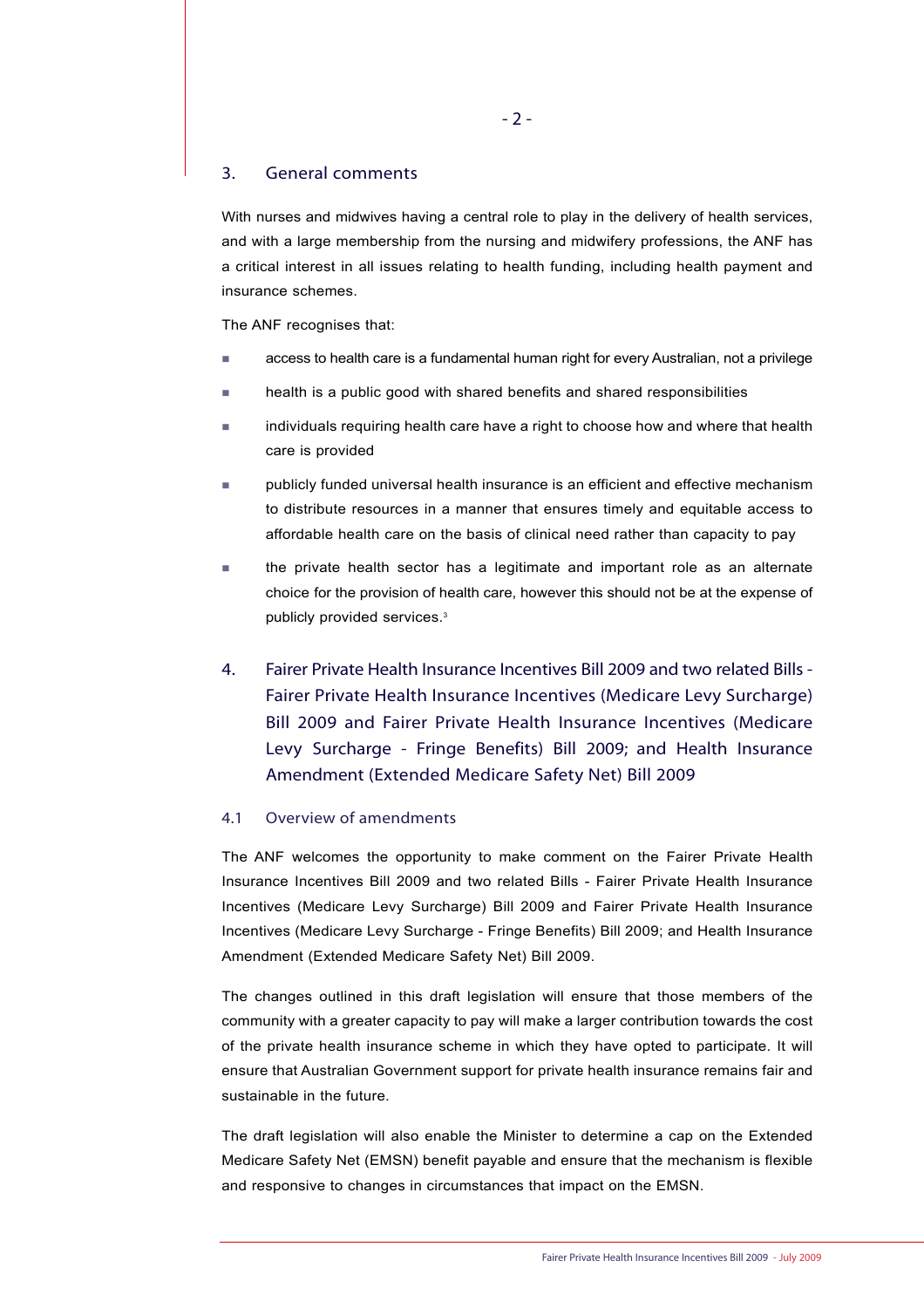### 4.1.1 Fairer Private Health Insurance Incentives Bill 2009

In relation to the Fairer Private Health Insurance Incentives Bill 2009, the ANF strongly supports the proposed legislation to implement changes to private health insurance which will provide benefits for the majority of Australians and not just the higher income sector.

Since its inception by the previous Government, the ANF has not supported incentives to make private health insurance an attractive option. There is no logical reason why the private health insurance industry should be protected in a way that other insurers are not. The ANF strongly supports a universal health insurance system to enable equity of access to all necessary health services for all Australians. The most equitable way for people who can afford to do so is to contribute more to the health system through taxation - that is, increasing the Medicare levy. Private health insurance should be an optional extra. Private health insurers should be able to offer a wider range of services with the exception of those covered by Medicare, that is out of hospital medical costs and public hospital services, with minimal government interference or financial support.

The ANF therefore welcomes the fact that the Australian Government has set up an Inquiry into the private health insurance rebate, as it has not achieved any of its objectives such as relieving pressure on the public hospital system, making private health more affordable or keeping the cost of private health services down.

It is the ANF's position that it should not be the Government's responsibility to provide incentives for the private health insurance industry to attract buyers to its membership products. The ANF is firm in its position that the public monies currently expended on providing rebates to people to take out private health cover should more correctly be spent on ensuring a health system which provides access and equity to health care for all people in Australia.

As a member of the Australian Health Care Reform Alliance (AHCRA), the ANF shares the views expressed at the AHCRA Summit 2009, that the private health insurance rebate is poor policy and that public funds should not be used to support private insurance.

The ANF appreciates the opportunity to provide input to the development of legislation which dismantles current inequalities in health care insurance cover. The ANF considers that the proposed changes to the health insurance cover will enable citizens on higher incomes to fulfil their responsibility as members of a civil society.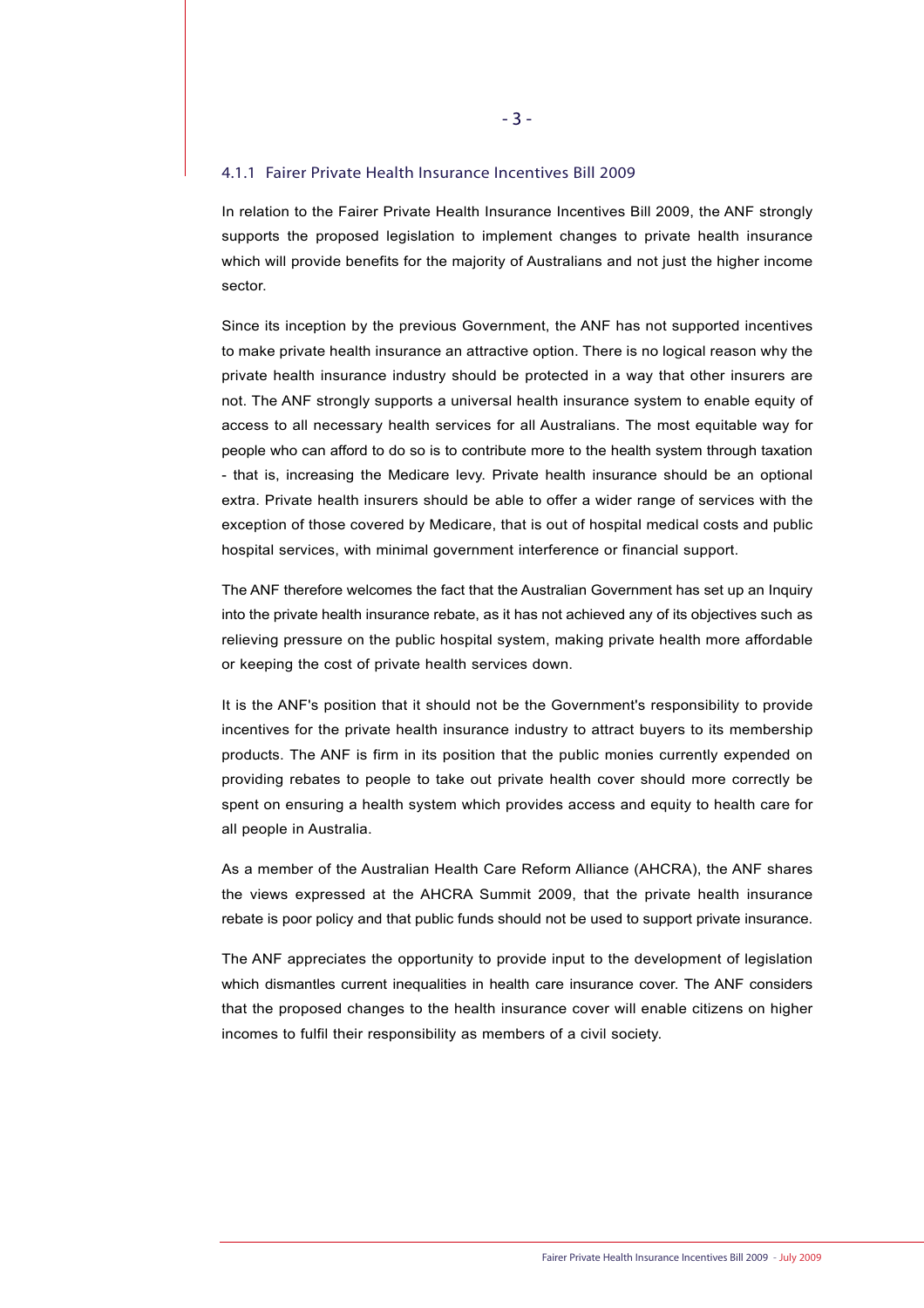# 4.1.2 Fairer Private Health Insurance Incentives (Medicare Levy Surcharge) Bill 2009, Fairer Private Health Insurance Incentives (Medicare Levy Surcharge - Fringe Benefits) Bill 2009

The policy of providing public funds to subsidise private health insurers in Australia uses three policy instruments:

- the use of a negative tax incentive (an additional 1% Medicare levy surcharge for people without private health insurance);
- age-related penalty rates for 'late joiners' of private health insurance funds (the Lifetime Health Cover policy); and
- **a** 30% rebate on premiums for people with private health insurance.

The Medicare levy surcharge was introduced by the Howard Government following their election in 1996. The *Medicare Levy Amendment Act* (MLAA) introduced a one per cent Medicare levy surcharge for individuals with a taxable income above \$50,000 and families with combined taxable incomes more than \$100,000 who did not have private hospital insurance cover for themselves and all their dependants.<sup>4,5</sup>

The surcharge is in addition to the standard Medicare Levy of 1.5%, which is paid by most Australian taxpayers. The expressed intentions for the Medicare levy surcharge were to provide an incentive for higher income earners not to rely on the Medicare system and to take out private health insurance.<sup>6</sup>

Following the introduction of the Medicare levy surcharge by the Howard government in 1996, another incentive was offered in 1998 to further encourage people to take out private health insurance, by providing a 30% rebate on private health insurance premiums. This replaced a much more modest incentive scheme which was means tested. The new 30% rebate was not means tested and was available to anyone who took out or maintained private health insurance. Its introduction was provided for in the *Private Health Insurance Incentives Bill 1998.* 

In 2000 another initiative was introduced to encourage people to take out private health insurance earlier in life and to maintain insurance throughout their life. Lifetime Health Cover required people to pay a 2% loading on top of their premium for every year they were aged over 30 when they first took out hospital cover. People aged 65 years and over were exempt.<sup>7</sup> This meant that "if you were to wait until you are 40, you could be paying an extra 20% on the cost of your hospital cover. If you wait until you are 50, you could pay 40% more. And so on, up to a maximum of 70% more."8 In 2005, the 30% rebate increased to 35% for those aged between 65 and 69, and to 40 per cent for those aged 70 or older.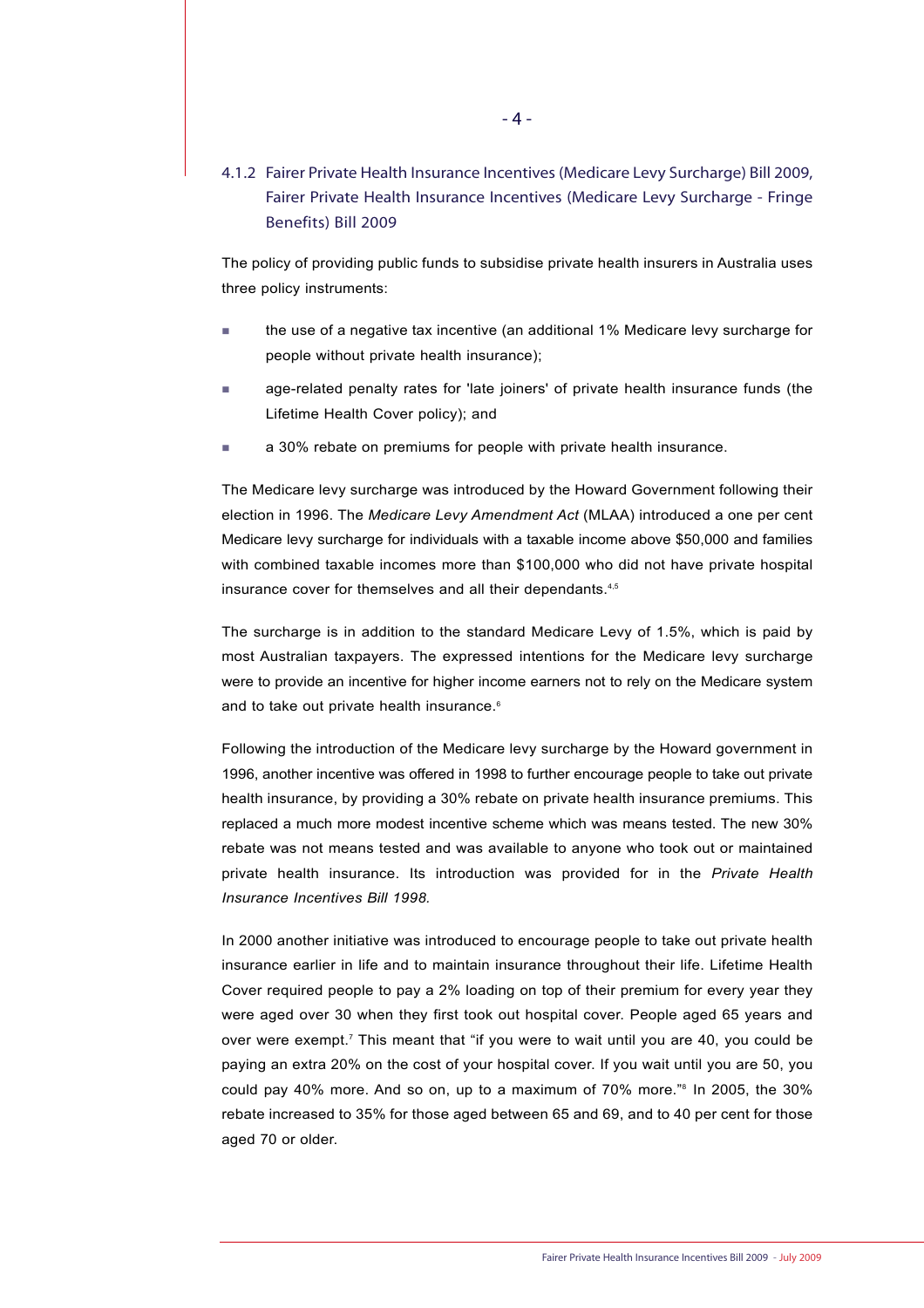The introduction of these measures by the Howard government was accompanied by a concurrent reduction in the level of expenditure provided by the federal government to public hospitals. A fall of \$1 billion each year pushed public hospitals to crisis in most states and territories, amid claims from the federal government that the (mostly Labor) state and territory governments were misusing the funds, and counterclaims of under funding from the states and territories.<sup>10</sup>

#### 4.1.2.1 The effectiveness (or otherwise) of the policy

According to John Deeble (architect of Medicare and the health economist asked to report to the health ministers in 2003 on the effectiveness of the PHI rebate), the decision to remove subsidies from private hospitals in 1987 and to shift to subsidising private health insurers started a price growth in private insurance premiums and divorced the private sector, and private insurance, from the structure of Medicare.<sup>11</sup>

The stated aims of the Howard government policy (the policy being both the exemption from the surcharge and the private health insurance rebate) were that: private health insurance membership was falling, putting financial pressure on the private sector and increasing demand on the public sector, and creating a threat to Commonwealth and State/Territory health budgets. Cost was cited as the contributing factor in falling health insurance, and the injection of public funds cited as the rationale for the policy to "shift demand from the public hospitals to private providers and in the process, improve the availability of public hospital care for disadvantaged people." <sup>12</sup>

Any suggestion that this policy has reduced pressure on the public sector is erroneous. So too the argument that falling private health insurance membership will therefore threaten the viability of the private sector is not supported by evidence.

For despite a \$2 billion injection of funds to the private insurers, the net contribution of private health insurance to the private sector has decreased,13 premiums have continued to rise and the demand on the public sector has increased. At the time private health insurance was falling, the proportion of work being undertaken in private hospitals increased significantly.14

While the subsidies have been (politically) associated with an increase in the number of people taking out private health insurance, policy experts argue this has had more to do with a forceful marketing campaign.<sup>15</sup> and the introduction of the Lifetime Health Cover initiative which penalised people for taking out insurance after the age of 30 than the other policies.

Assessments by both academics<sup>16</sup> and the industry itself (the Private Health Insurance Administration Council)<sup>17</sup> reveal that in the first nine months following the introduction of the 30% rebate, private health insurance rose just 1%.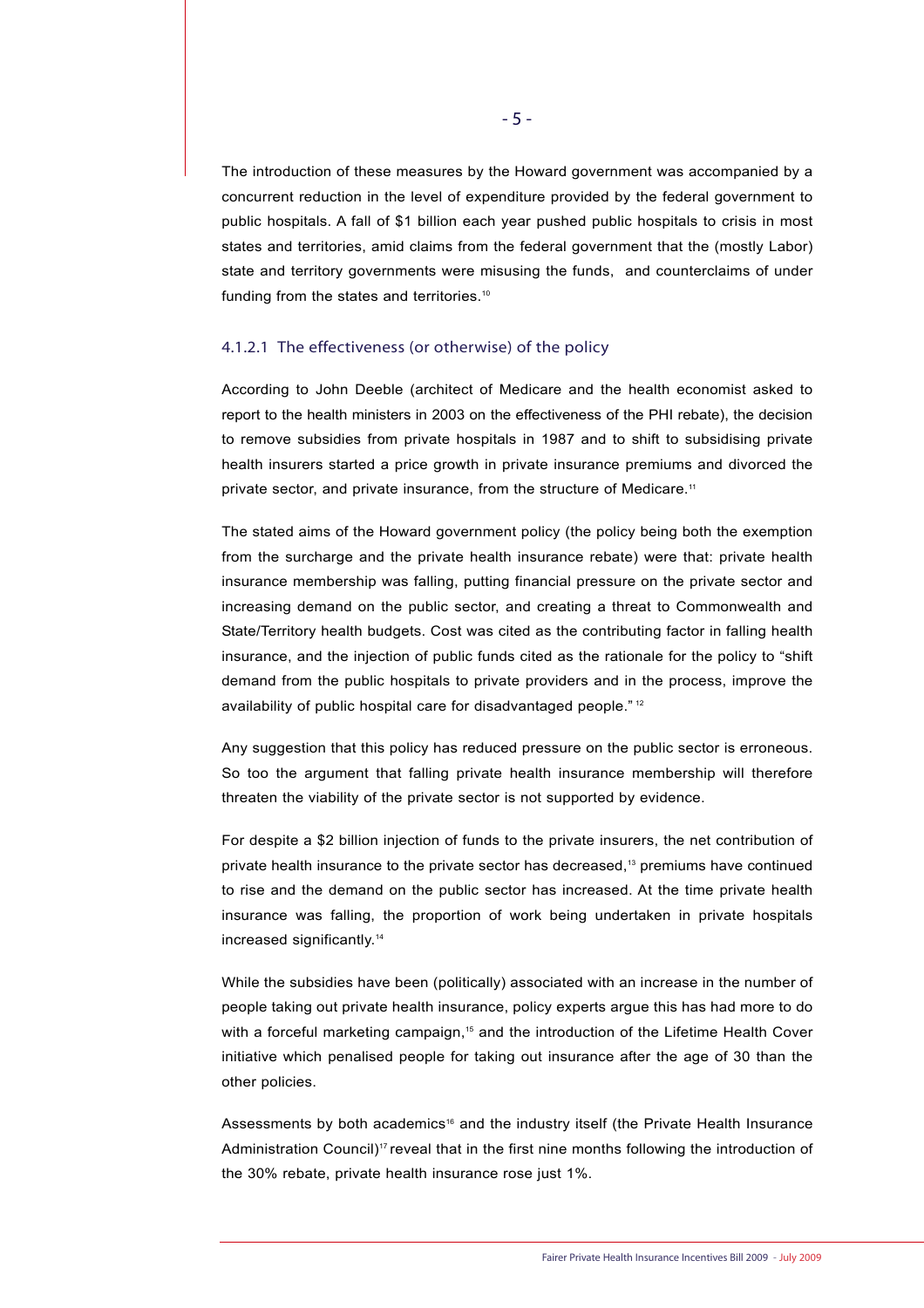However, in the nine months following the introduction of Lifetime Health Cover (29 September 1999), until its cut-off date (15 July 2000), private health insurance jumped 31% to 43%.18

This demonstrates the argument of the private health insurance sector that raising the threshold for the Medicare levy surcharge will encourage people to drop out of private health insurance is fallacious. People do not buy private health insurance because it represents good value for money - indeed it does not, and many people will avoid declaring their private health insurance on admission to hospital to avoid paying the large gaps and out of pocket expenses associated with many private health insurance plans. The surge in membership following the introduction of the Lifetime Health Cover shows people buy it only if there is a sufficient threat associated with failing to do so.

As John Deeble has said: "despite the claims of its advocates, private insurance membership is relatively insensitive to price. Its post-Medicare decline was more related to perceptions of poor value for money, growing confidence in Medicare's stability and an increasing number of people with no history of using it. The rebate itself played almost no role in the large increase in private insurance membership in June-July 2000, nor can the introduction of 'lifetime health cover' alone explain it. Almost all of the increase came from the fear campaign associated with its implementation." <sup>19</sup>

The aims of the policy in reducing pressure on the public sector has never been realised; and in fact public hospital admissions have increased.<sup>20</sup>

Health economist, Stephen Duckett (and others) have estimated that if all government subsidies to the private health sector were redirected to public hospitals, an additional 1.5 million cases could be treated in Australia's public hospitals.<sup>21</sup>

# 4.1.2.2 The validity (or otherwise) of the policy

It is not clear why boosting private health insurance membership should be considered the responsibility of the federal or any other government.

Falling private health insurance is a problem for private health insurers, not governments. It has been suggested by a number of commentators that if the private health insurance industry was selling a product that represented good value for money (for private health insurance is just that - a product for sale), they would not have the same level of difficulty in maintaining funds membership. Private health insurance in Australia is only "part-insurance" however, and while funds continue to sell insurance that covers only part of one's health service costs, it will not represent the sort of value that Australian consumers will choose to buy in large quantities.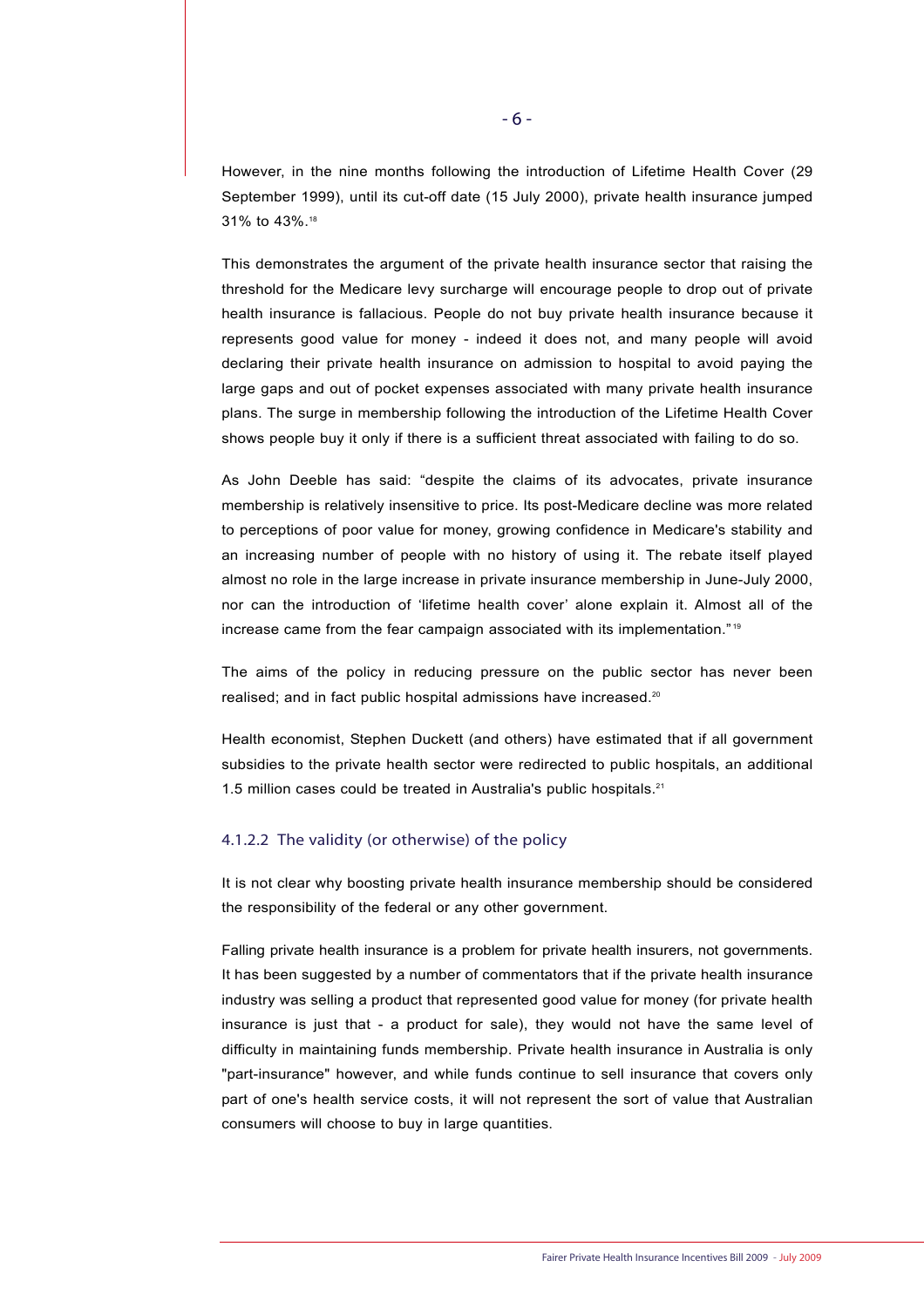The policy of subsidising private health insurers undermines Medicare, and takes funds away from public hospitals.<sup>22</sup> Any falls in private health insurance membership have more to do with the public's realisation that public hospitals are there if they need them and if they do not want to use the private system there is no advantage in having private health insurance.<sup>23</sup>

Consumer advocates, many other health care stakeholders, and independent policy analysts support the notion of strong public investment in the public sector and regulation of the private sector, but without subsidising the insurers.<sup>24</sup>

The viability of private hospitals is not threatened by the decline in the number of people with private health insurance; $25$  it is threatened by the private health insurance companies failing to provide insurance products that people want.

# 4.1.3 Health Insurance Amendment (Extended Medicare Safety Net) Bill 2009

As outlined previously the draft Health Insurance Amendment (Extended Medicare Safety Net) Bill 2009 will enable the Minister for Health and Ageing to determine a cap on the Extended Medicare Safety Net (EMSN) benefit payable. The Minister will also be able, under the new legislation, to ensure that the mechanism is flexible and responsive to changes in circumstances that impact on the EMSN.

The ANF does not support the current EMSN which has no limit on the amount of benefit payable. The ANF has long held the concern, expressed now in the Explanatory Memorandum to the draft Health Insurance Amendment (Extended Medicare Safety Net) Bill 2009, that the effect of the EMSN would be for doctors to increase their fees with the knowledge that the majority of the cost would be funded by the Government once the person had reached the EMSN threshold. This is clearly a rort of a system set up to supposedly provide financial aid to people needing to access significant health care services. The subsequently artificially inflated fee structure then has implications for those people who have not qualified for the EMSN benefit, as pointed out also in the Explanatory Memorandum.

The ANF supports too, the setting of the EMSN in a legislative instrument so that it is subject to parliamentary scrutiny and thus gives greater assurance of protection of the public.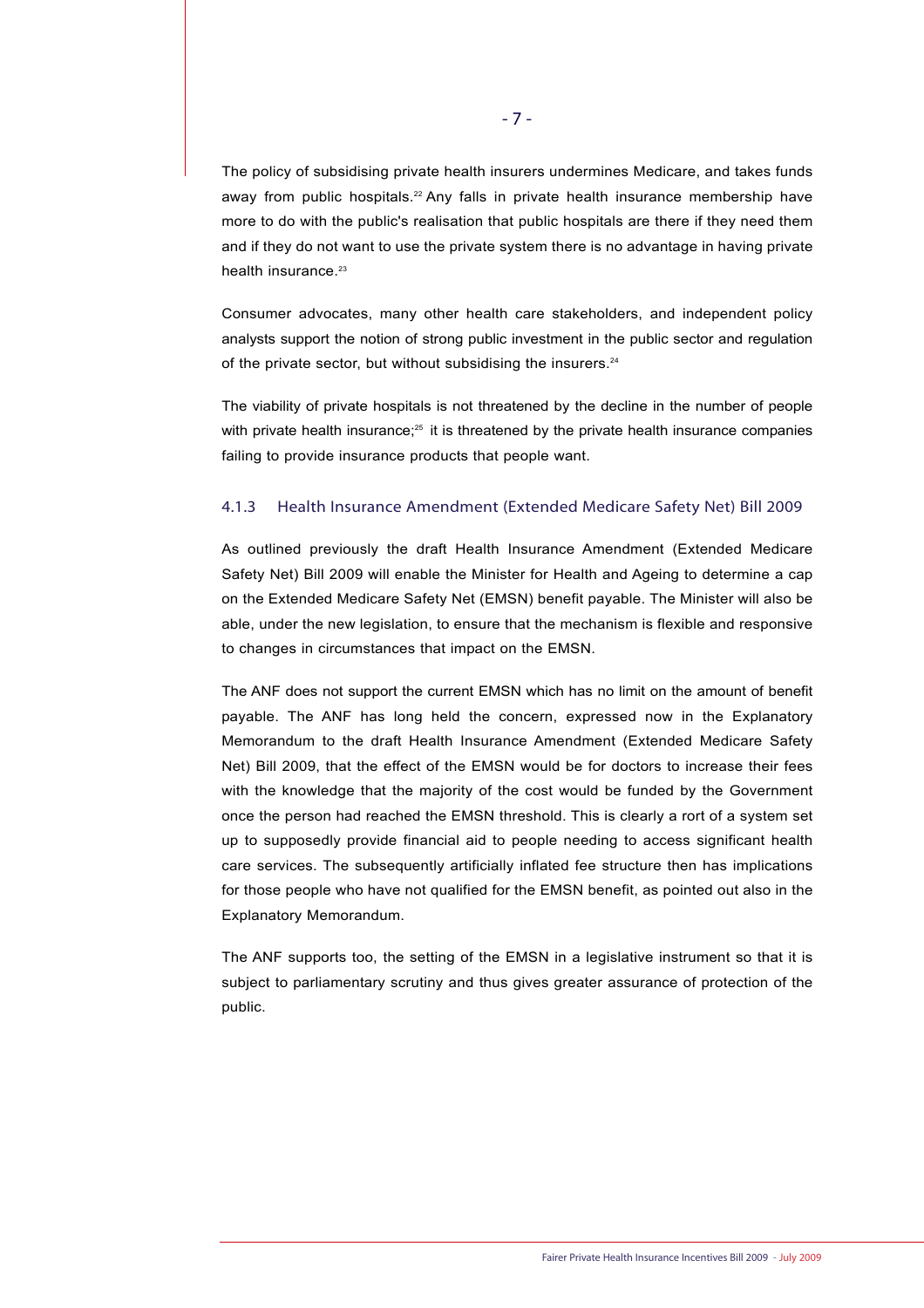# Conclusion

The ANF has welcomed the opportunity to provide comment to the Senate Community Affairs Committee to assist in the development of the Fairer Private Health Insurance Incentives Bill 2009 and two related Bills - Fairer Private Health Insurance Incentives (Medicare Levy Surcharge) Bill 2009 and Fairer Private Health Insurance Incentives (Medicare Levy Surcharge - Fringe Benefits) Bill 2009; and Health Insurance Amendment (Extended Medicare Safety Net) Bill 2009.

Nurses and midwives play a central role in the delivery of health services and form the largest single group of health professionals in the health and aged care sectors. The ANF, as the largest professional and industrial organisation for nurses and midwives has a central concern for the professional and socio-economic well being of our members, and for the enactment of social justice within the community.

The ANF considers that the development of these Bills (as named above) is important in providing a more equitable health insurance landscape for the Australian community.

In addition to the comments made in this submission the ANF would be pleased to provide any further advice required in the development process for these Bills.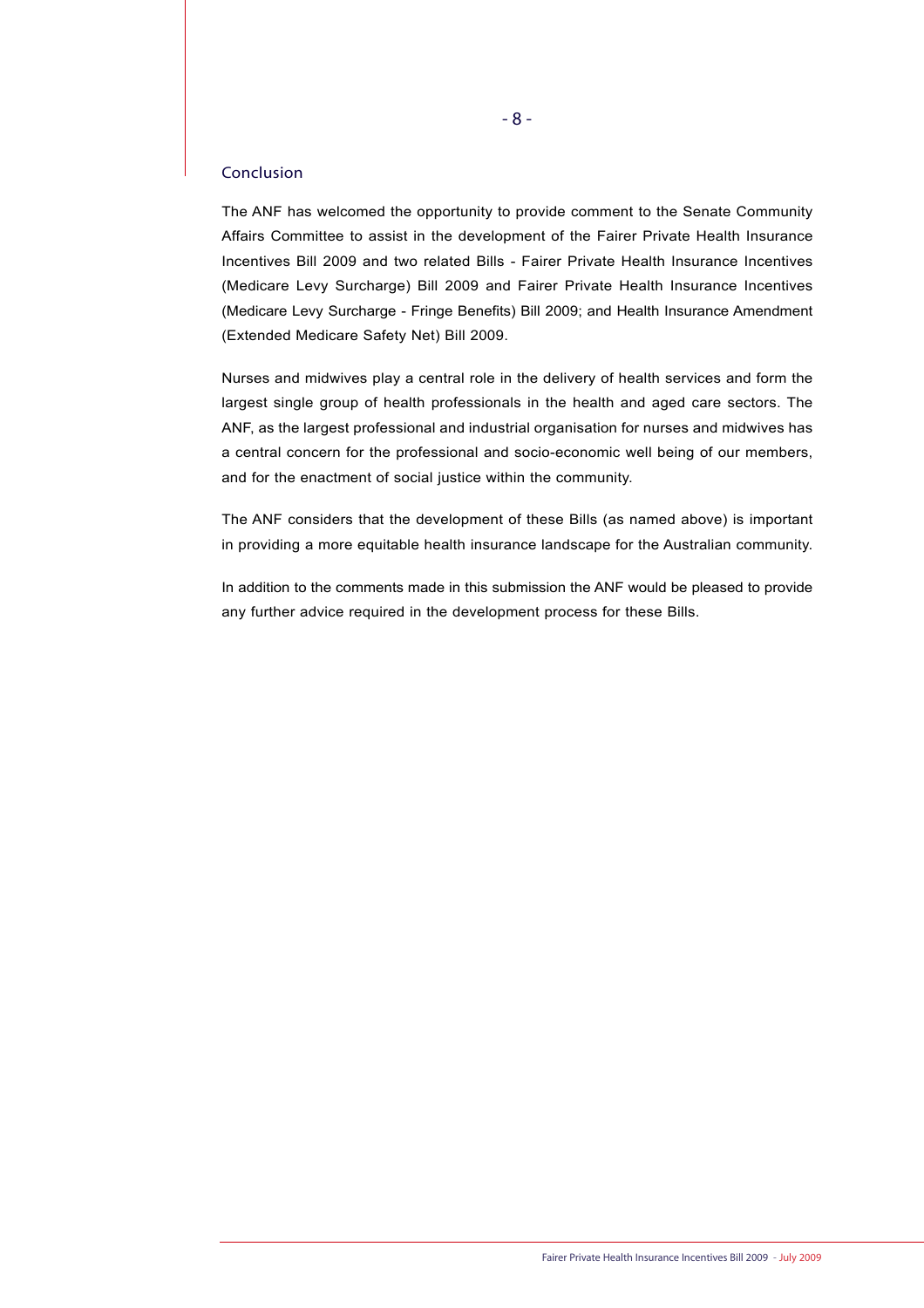#### References

- 1. Australian Institute of Health and Welfare 2008. Nursing and midwifery labour force 2005. Additional Material. Table 1. Available at http://www.aihw.gov.au/publications/hwl/nmlf05/nmlf05-xx-registerednurses-clinical-area.xls
- 2. Australian Institute of Health and Welfare. *Australia's Health 2008*. Canberra: AIHW, 2006. p 317.
- 3. Australian Nursing Federation. 2008. *ANF Position statement: public and private health services.* Available at: www.anf.org.au
- 4. Australasian Legal Information Institute, *Income Tax Regulations (Amendment) 1997 No. 141,* Explanatory Statement.
- 5. Australian Parliamentary Library, *A New Tax System (Medicare Levy Surcharge Fringe Benefits) Bill 1998,* Bills Digest No. 86, 1998-99.
- 6. Australian Parliamentary Library, *A New Tax System (Medicare Levy Surcharge Fringe Benefits) Amendment Bill,* Bills Digest No. 152, 1999-2000.
- 7. Agnes Walker, Richard Percival, Linc Thurecht and James Pearse, Distributional impact of recent changes in private health insurance policies, *Australian Health Review,* 2005, Vol 29, No. 2, pp.167-177.
- 8. Department of Health and Ageing, Lifetime health cover, Information for health professionals, Australian Government. Available at: www.health.gov.au/internet/main/publishing.nsf/Content/healthprivatehealth-lhc-providers-general.htm
- 9. Australian Associated Press, *Elective surgery figures 'disappointing',* Sydney Morning Herald, June 29, 2007.
- 10. Governments of the Australian Capital Territory, New South Wales, Northern Territory, Queensland, South Australia, Tasmania, Victoria and Western Australia. *Caring for our health? A report card on the Australian Government's performance on health care,* June 2007.
- 11. John Deeble, The private health insurance rebate: Report to State and Territory Health Ministers National Centre for Epidemiology and Population Health, The Australian National University, January 2003.
- 12. Deeble, 2003.
- 13. Deeble, 2003.
- 14. Gwen Gray, *The politics of Medicare: Who gets what, when and how,* in Briefings Series by UNSW Press, in association with Australian Policy Online, 2004.
- 15. Ken Harvey, Private Health Insurance: *Where are we now and where should we be going?* Centre for Policy Development, 22nd February, 2006.
- 16. J. Butler, *Policy change and private health isurance: Did the cheapest policy do the trick?* NCEPH Working Paper Number 44, 2001, National Centre for Epidemiology and Public Health, The Australian National University, Canberra.
- 17. Private Health Insurance Administration Council (PHIAC), *Industry satistics, membership and coverage,* Available at: www.phiac.gov.au/statistics/trends/index.htm.
- 18. Charles Livingstone and Greg Ford, *Paying for our health,* Health Issues Centre, Available at: www.hic.infoxchange.net.au/documents/items/2008/04/206394-upload-00001.pdf
- 19. Deeble, 2003.
- 20. Deeble, 2003.